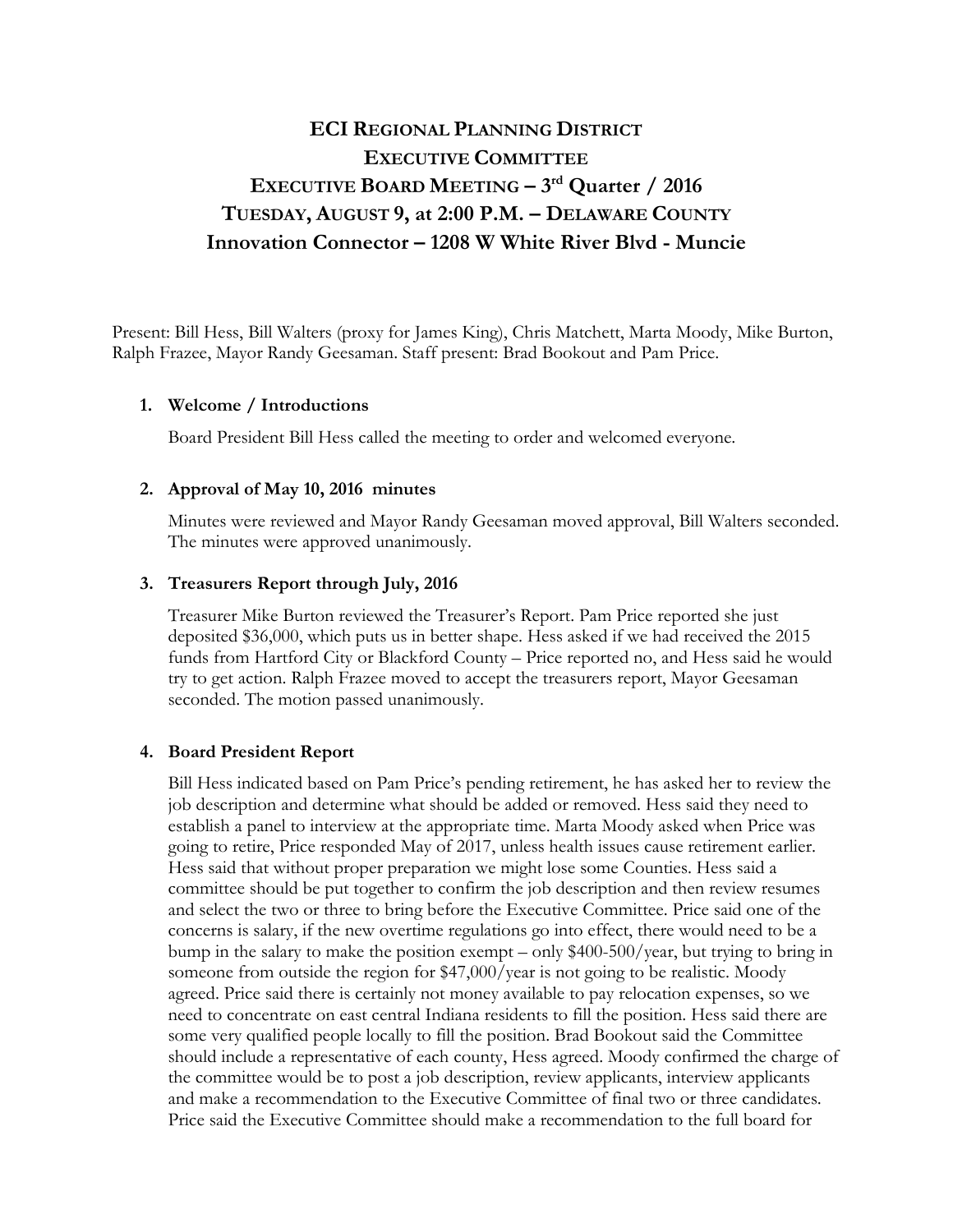their approval. There was agreement from the Executive Committee that this was the way to handle filling the executive director's position.

Hess asked if the current officers would continue in their positions for another year as we work through this transition. Burton agreed, Ralph Frazee indicated he doesn't know if he will be reappointed, but if he is reappointed, he would serve. Should Frazee not be reappointed, Mayor Geesaman agreed to serve as Secretary. Walters agreed to continue as vice president. Bookout suggested the committee get together soon to begin the process. Hess suggested each of the officers serve as the committee, and Bookout suggested Kevin Knott serve as a member of this committee representing Henry County. Bookout and Price will serve on the committee as well.

Hess indicated we need to get the Road Shows going again. Bookout said we have met with the Knightstown Town Board, and are meeting with Nate LaMar and Ed Yanos tomorrow, so we have reached out in a lose fashion. Price reported Corey Murphy wants to do the Road Show as part of a Local Elected Officials dinner in August or September, so we are working on that. Mayor Geesaman said that would help bring in CEDS information, and assist with our lobbying effort.

## **5. Executive Director Report**

Pam Price reported the following:

- a. The Regional Cities continues to meet. Not much is happening, but at least it facilitates communication among the participants.
- b. Washington Fly-In was very successful; we had a great meeting with Senator Donnelly, of course, typical meeting with Messer. Representative Brooks was called away to an FBI briefing on the Orlando shooting, but she had a staff member meet with us. We met with David Lloyd at EPA; there is a huge disparity between the number of applications and the number of grants awarded. For example, Maine applied for 18 grants and was awarded 15; Indiana applied for 15 grants and got one. Lloyd indicated there was no favoritism involved. Beth Grigsby, our SME consultant, as well as a consultant for Kansas State University's (KSU)Technical Assistance Bureau (TAB) participated in the Fly-In. Grigsby got a call from her boss at KSU departing Washington. He reported that he was made aware of our questioning the disparities. Grigsby has suggested we separate our Counties and doing individual applications for this year for Grant, Jay and Delaware Counties (Henry County currently has a brownfields assessment grant).
- c. Bookout wrote an article for the Indiana Association of Regional Councils on Tax Increment Financing, which I forwarded to everyone. If you don't recall seeing the article and are interested, please let me know.
- d. Brad Bookout, Lisa Bookout, Bill Walters and I met with a lobbying firm while in Washington, and currently Bookout and I are talking with the Counties to see if they would participate and fund this effort, as ECIRPD cannot cover the cost. Price met with Tim Eckerle in Grant County yesterday, and Mayor Geesaman pointed out that Portland was the first local unit of government to sign on. One of the questions that Eckerle brought up was who would make the decision on what projects we would submit, and it made sense to me to give the Executive Committee the final decision. Bookout stated Portland's commitment of \$15,000/year for two years really kicked things off. The Delaware County Commissioners will make a decision Monday as to participation, and meetings have taken place with Grant County Council members.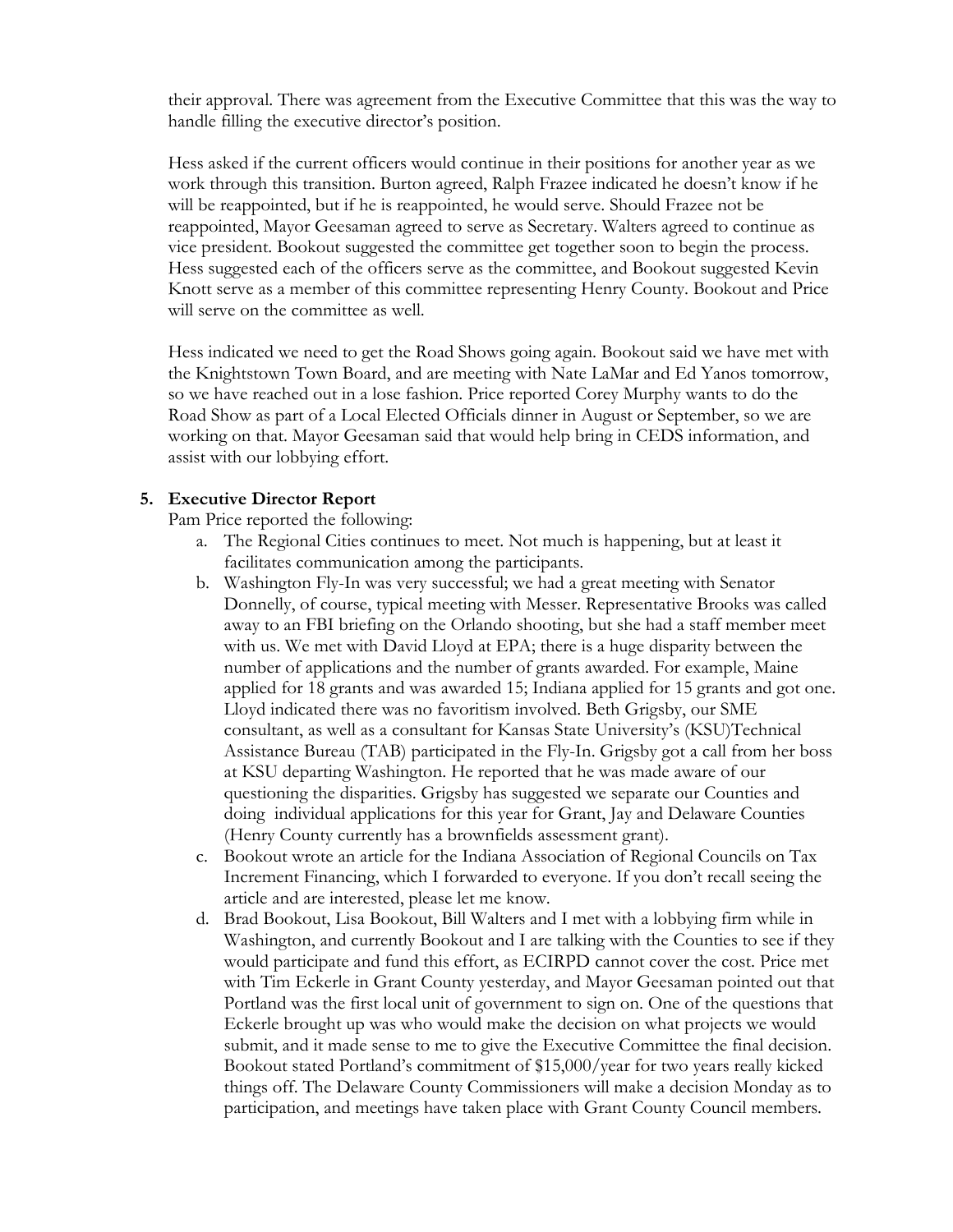Mayor Shon Byrum in Winchester is also interested. It requires a consortium of funders; to hire a Washington firm cost will be approximately \$90,000/year. We investigated them, and Keller McIntire (KM) worked successfully with the City of Marion and Indiana Wesleyan University to get \$1.3M towards water and sewer lines to the University, as well as \$900,000 for the IWU's nursing program. KM not only works for grants, KM also works with the Appropriations Committee staffers to inform them about projects so when legislation is written, a specific project is in mind. Overall, we don't know if there will be success, but it is worth a try. We would look at the CEDS for projects and put in two projects for each County. This will put us in front of 16 federal agencies whereas now we are dependent upon EDA and EPA for funding.

- e. We reported previously that we were working with a developer that wants to put a new restraint in Jay County, and that is moving forward. Price asked Mayor Geesaman if the developer had acquired the property, and he said it was kind of stalled out because they need additional property, so they may look at a different location.
- f. I have scheduled our subject classes that Bill Walters and I need to take for our CDBG grant administrator's certification.
- g. I've been working on a grant for an elevator at the Jay County Senior Center, and am still looking for help. Indiana Housing and Community Development Authority thinks that they may have some money to help.
- h. I transferred the property in Albany to Arnold's Lawn Care we mentioned this project in our last meeting. We now have several property transfers pending. In Daleville (Real America / Salem Place Apartments) and one in Selma (on Muncie Street), and another in Gaston. Bookout explained that we are helping local towns take properties that are tax delinquent, developing and advertising a Request for Proposals, and then transferring the property from the town to ECIRPD, then on to the successful RFP respondent. This helps get properties back to the tax rolls, creates jobs and promotes new investment..
- i. I attended the Grant County LEO Dinner, Portland City Council and the Knightstown Town Board meetings. Kevin Knott indicated they were very pleased that Brad and I attended their meeting.
- j. Overtime regulations Price sent information out to everyone, but particularly for cities, towns and counties it could have an impact on overtime for truck drivers that are plowing during the winter, but less time in the summer. Even Price is subject to the overtime rule, but committed to never work any overtime. Something that everyone needs to be aware of, there are many possibilities of what could happen between now and December.

## **6. New Business**

#### **a. By-Laws update**

Information was sent to everyone, the only changes were removal of Blackford County from the by-laws. Mayor Geesaman moved to accept the proposed changes, Walters seconded. The vote was unanimous. Frazee asked if we were going to add Winchester or Randolph County to our organization. Price explained that Randolph County has joined the newly formed Eastern Indiana Regional Planning Commission; therefore, Winchester cannot join ECIRPD. The mayor of Winchester, however, does want to participate with ECIRPD, and we have extended an opportunity for Winchester to join as an affiliate member. They have not responded.